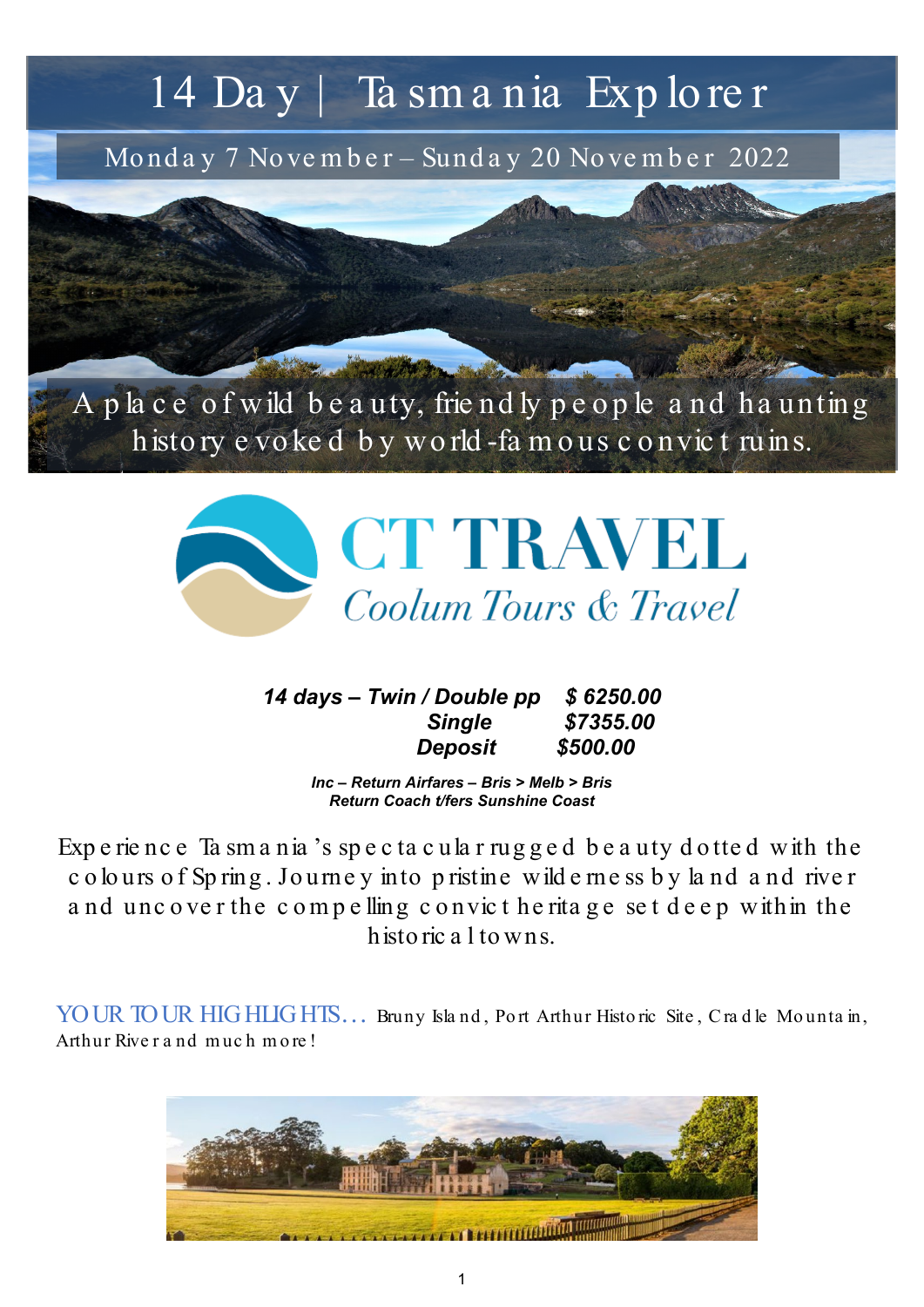### DAY 1: (D) BRISBANE – MELBOURNE – DEVONPORT Mon 7 Nov 2022

Welcome fellow explorers! Greeting our coach captain, we head to Brisbane Airport where we find ourselves boarding our flight, eager to begin our holiday to the stunning state of Tasmania! Arriving in Melbourne, we board the Spirit of Tasmania for our evening departure. The cabins on "the Spirit" are very comfortable and the facilities on the vessel are extensive with lounges, bars and viewing areas.

### 1 night | Spirit of Tasmania | 1800 635 877

Dinner onboard Spirit of Tasmania

### DAY 2: (BLD) GOLDMINES, UNIQUE WILDLIFE AND BEAUTIFUL LOOKOUTS THE 8 NOV 2022

We arrive in Devonport early morning and make our way to Argosy Motor Inn for breakfast. With a spring in our step, we set out to explore the Tamar region. Visit Beaconsfield Gold Mine and Heritage Museum, a place where you can lose yourself within its history. Play with treasures from the past and uncover a different story around every corner. At Beauty Point, gain unique access into the world of the mysterious seahorse and meet the playful Tasmanian platypus in an intimate indoor setting. In Launceston, we visit Cataract Gorge - a magnificent reserve in the city centre with pleasant walks throughout the landscaped gardens before the remainder of the day at leisure.

Breakfast and dinner at hotel | lunch at Seahorse World

### DAY 3: (BLD) LAUNCESTON TO ST HELENS Wed 9 Nov 2022

This morning we enjoy the clean air and open spaces of the world's largest privately-owned lavender farm, **Bridestowe** Estate Lavender Farm. Watch the farm in action on a tour of the flower shed and distillery. Tasting a hint of lavender in our morning tea, we then have time to browse their extensive gift shop. Next, we veer off to a little place called Legerwood to see some incredible tree carvings, honouring fallen soldiers in World War I. Enjoy lunch at one of Tasmania's oldest pubs, The Pub in the Paddock, before continuing the day through Binalong Bay as we make our way to the Bay of Fires. Back down the coast to St Helens we arrive at our hotel for dinner and a good night's rest.

### 1 night | Panorama St Helens - Eco Nature Resort | 03 6376 1999

Breakfast and dinner at hotel | morning tea at Bridestowe Estate Lavender Farm | lunch at The Pub in the Paddock

### DAY 4: (BD) ST HELENS TO HOBART Thu 10 Nov 2022

Stopping in Swansea, a town nestled on the magnificent blue waters of Great Oyster Bay, we enjoy our morning break while marvelling at the mountain range called the Hazards. Leaving Swansea, we spot the Spikey Bridge – there'll be no doubt as to how it got its name. Feasting our eyes upon the spectacular coastal views to Orford, we peel away to Buckland, where we find a quaint little church with a stained-glass window depicting the life of John the Baptist. At the historic town of Richmond, where the streets are paved with history, we stop to capture the oldest bridge in Australia, the convict-built Richmond Bridge, we'll see pretty Georgian architecture and stone buildings housing galleries and craft boutiques. Relaxing back on the coach, we head for **Hobart**, which will be home for the next 4 nights.

### 4 nights | Wrest Point Hotel Casino, Hobart | 03 6225 0112

Breakfast and dinner at hotel | lunch at own arrangements and cost

### DAY 5: (BLD) EXPLORING HOBART AND MORE THE SERVICE OF THE SERVICE OF THE SERVICE OF THE SERVICE OF THE SERVICE

Embark on a sightseeing tour Hobart, where everywhere we go, the past steps out to meet us. Discover Sullivans Cove and the tiny cottages of **Battery Point** with architecture that whispers stories of a bygone era. Thanking our guide, we visit the Cascades Female Factory, to be captivated by The Proud and the Punished. The story centres around a female petty criminal rallying against the system of punishment and redemption. The tale of tragedy and triumph is brought to life in this short dramatization, highlighting the strength of character of a woman enduring the hardships of the female factory. Afterwards we head to Huon Valley, to be wowed by some of the most picturesque scenery in Tasmania. At the Tahune Forest, enjoy lunch before experiencing a gentle tree top stroll through the canopy along the Tahune Air Walk, capping off a wonderful day!

Breakfast and dinner at hotel | lunch at the Tahune Air Walk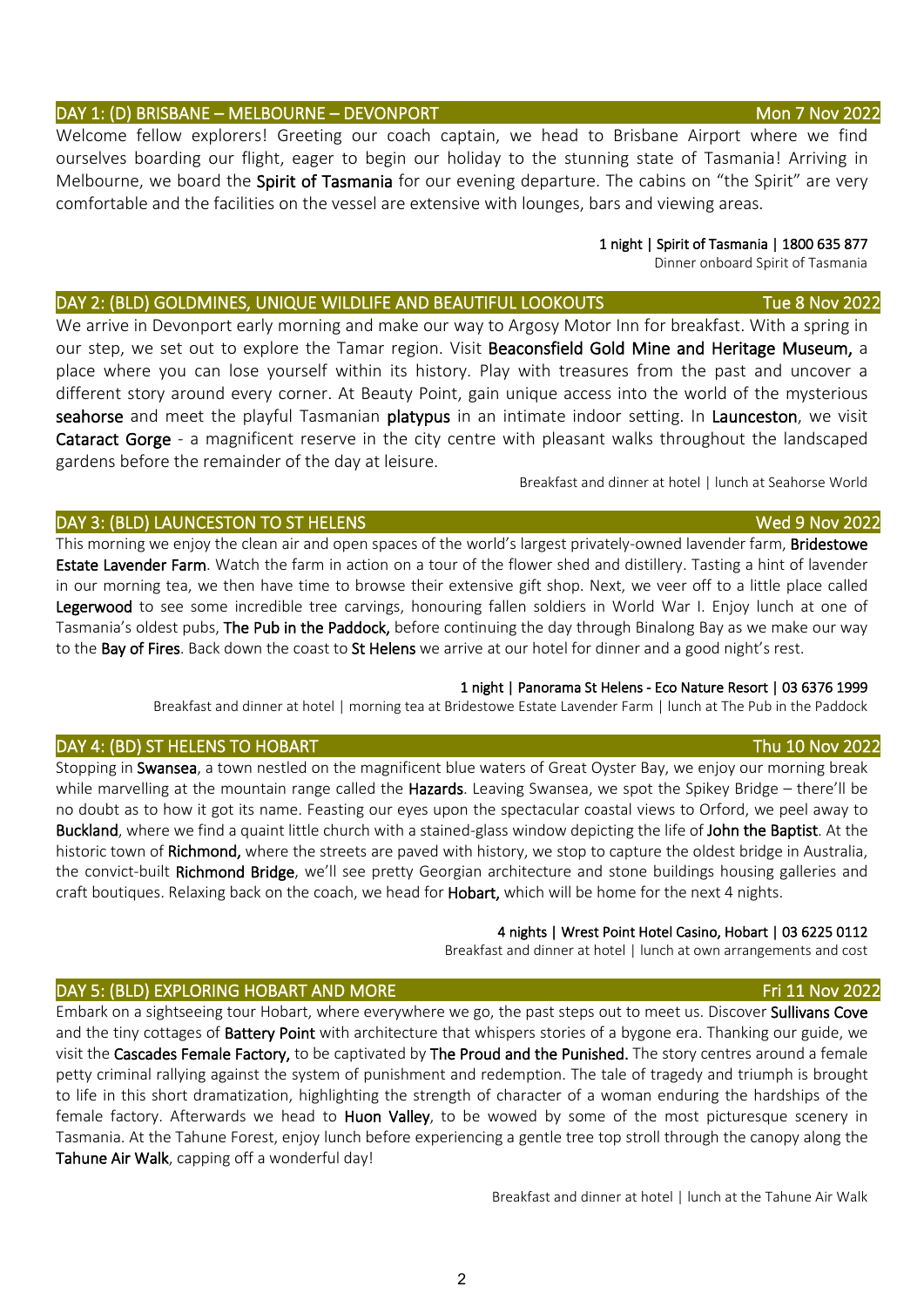# DAY 6: (BLD) SALAMANCA MARKETS AND THE PORT ARTHUR HISTORIC SITE Sat 12 Nov 2022

Feeling the buzzing atmosphere while wandering through Hobart's weekly Salamanca Markets we then experience a humbling visit at the Port Arthur Historic Site, a stark reminder of the harsh conditions endured by the earliest European inhabitants. Our tour begins at the Visitor Interpretative Centre where we are taken on a fascinating journey, retracing the life of a convict from the time of his petty crime, to his transportation to **Port Arthur**. With time for lunch, we'll then be guided through the **Penal Settlement**. Afterwards, take a cruise around the Harbour passing the Isle of Dead before exploring the settlement at our own pace. Leaving the site, we journey back to Hobart, stopping to see some natural attractions on the Tasman Peninsula such as the Tasman Arch and Devils Kitchen.

Breakfast and dinner at hotel | lunch at Port Arthur Historic Site

### DAY 7: (BL) EXPLORING BRUNY ISLAND Sun 13 Nov 2022

Today is all about the wonderful tastes produced from the one of Tasmania's most beautifully preserved natural environments, **Bruny Island!** Ferry to Adventure Bay and begin a true gourmet experience surrounded by incredible scenery. Keeping a keen eye out for the rare white wallabies, we'll visit the home of Bruny Island's Cheese, Oysters, Fudge, Wine and more, savouring their produce and hearing the stories behind the harvest. With full bellies we return to Hobart, where dinner will be at own arrangements… if you can fit it in that is!

Breakfast at hotel | lunch on tour | dinner own arrangement and cost

### DAY 8: (BLD) HOBART TO STRAHAN MONTHLEY BE SEEN ASSESSED. THE STATE OF THE STATE OF THE STATE OF THE STATE OF T

Packing our bags this morning we then journey to the West Coast. At Derwent Bridge, we discover the beautifully carved works of the Wall in the Wilderness, depicting the hardship and perseverance of the people in the Central Highlands. Enjoying lunch at the Wilderness Hotel, we travel through the pristine wilderness of the Franklin Gordon Wild Rivers National Park, stopping at the easily accessible Nelson Falls, for a chance to stretch our legs. The walk has education signs giving an explanation on how the habitat has evolved and the plants unique to this part of the world. Have your camera ready as we wander at our own pace through the lush rainforest to the stunning waterfall. Witness some spectacular scenery before making the climb into Queenstown before continuing to Strahan. Here we settle in for the next two nights.

### 2 nights | Strahan Village | 03 6471 4200

Breakfast and dinner at hotel | lunch at Wilderness Hotel

### DAY 8: (BLD) HOBART TO STRAHAN Mon 14 Nov 2022

Packing our bags this morning we then journey to the West Coast. At Derwent Bridge, we discover the beautifully carved works of the Wall in the Wilderness, depicting the hardship and perseverance of the people in the Central Highlands. Enjoying lunch at the Wilderness Hotel, we travel through the pristine wilderness of the Franklin Gordon Wild Rivers National Park, stopping at the easily accessible Nelson Falls, for a chance to stretch our legs. The walk has education signs giving an explanation on how the habitat has evolved and the plants unique to this part of the world. Have your camera ready as we wander at our own pace through the lush rainforest to the stunning waterfall. Witness some spectacular scenery before making the climb into Queenstown before continuing to Strahan. Here we settle in for the next two nights.

### 2 nights | Strahan Village | 03 6471 4200

Breakfast and dinner at hotel | lunch at Wilderness Hotel

### DAY 9: (BLD) EXPLORING THE GORDON RIVER TUE 15 Nov 2022 AND TUE 15 Nov 2022

Cruising down the iconic Gordon River is a must do when visiting Tasmania. Our cruise will bring the river and its rich history to life for an unforgettable experience. Cruising the **scenic waterways**, we'll listen to the intriguing stories of the region, passage through Hells Gates and step ashore Sarah Island to see some of Australia's oldest convict ruins. It's a great day topped off with a beautiful buffet lunch. On return to Strahan, there will be time to explore the village including the visitor centre and Huon Pine Saw Mill.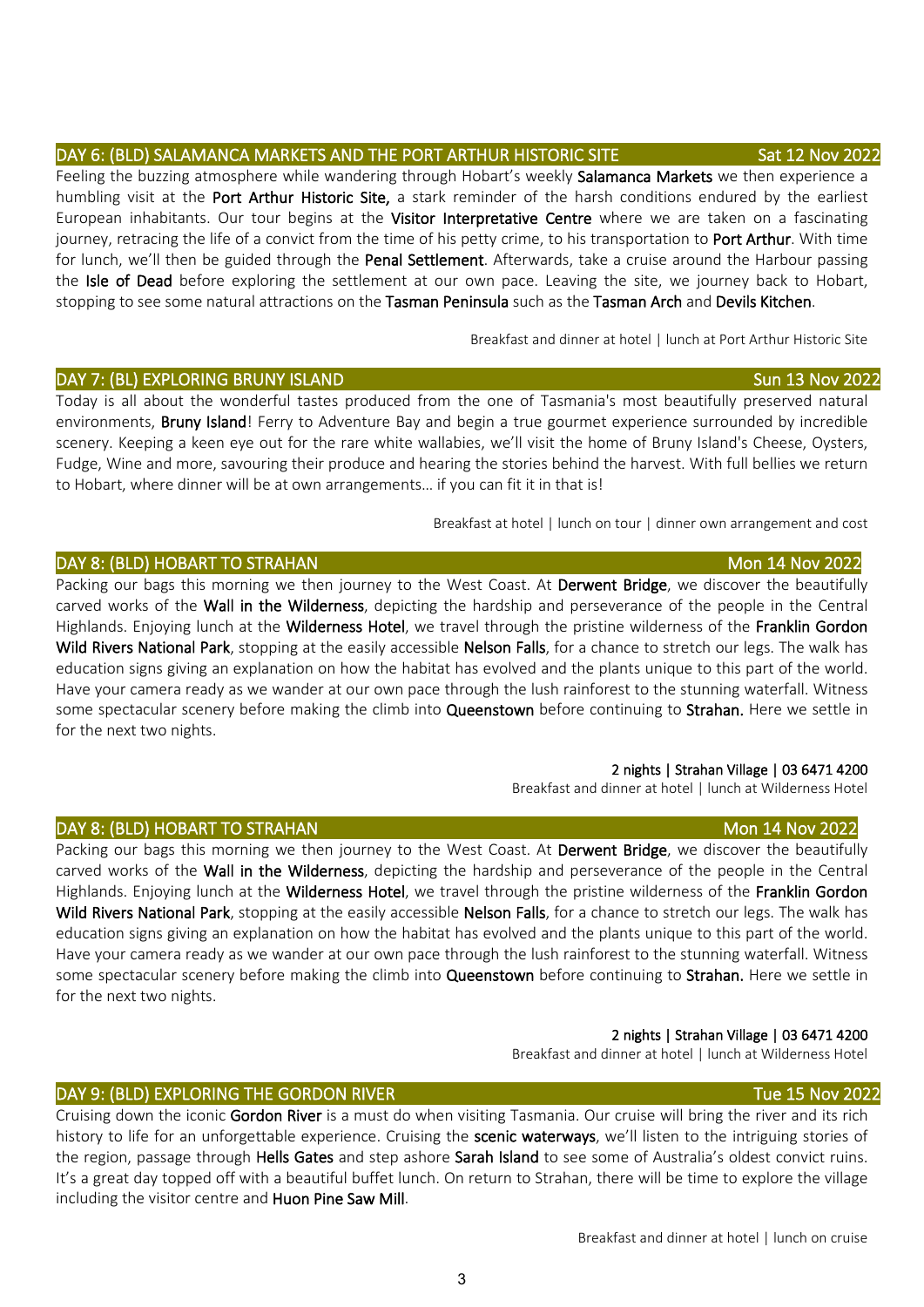# DAY 10: (BLD) STRAHAN TO CRADLE MOUNTAIN Wed 16 Nov 2022

This morning we make our way to Zeehan, to discover the region's fascinating history. From mines and memories to trains and treasures, the West Coast Heritage Centre offers a unique insight into this history, enhancing the meaning of our visit of this beautiful part of Tasmania. Enjoying lunch in Tullah, we journey through Rosebery to Cradle Mountain. After settling into our hotel, there'll be time to enjoy the beautiful Wilderness Gallery or for anyone who would like to stretch their legs, there's a pleasant rainforest walk to Pencil Pine Falls. An early dinner will be served before our special evening with the iconic Tasmanian Devil. At Devils@Cradle, you are in for an unforgettable experience, discovering more about these unique carnivores! Witness these extraordinary animals in 'action' during a rare and up-close group feeding situation - a spectacular sight to be seen!

### 1 night | Cradle Mountain Hotel | 03 6492 1404

Breakfast and dinner at hotel |lunch at The Village Meeting Place

### DAY 11: (BD) CRADLE MOUNTAIN TO SMITHTON THE SERVICE OF THE STATE THAT THE 17 NOV 2022

Discover the rugged mountains, ancient rainforest and spectacular scenery of Cradle Mountain Lake St Clair National Park. Bring your camera as we travel to Dove Lake, a glacially carved lake directly beneath Cradle Mountain, offering impressive views. We take a short drive to Waldheim Chalet, the forest home of pioneer Gustav Weindorfer. Leaving this stunning area, we journey onwards, stopping in Wynyard to purchase lunch before enjoying the coastal views from Table Cape to the historic Stanley. With its village atmosphere, small craft shops and historic houses, Stanley makes for an ideal stop. You also may like to take the chairlift to the summit of the Nut (own cost) before we head to Smithton. Here we'll settle into the Tall Timbers Hotel, a local timber building sitting on acres of land.

### 2 nights | Tall Timbers Hotel Motel, Smithton | 03 6452 9000

Breakfast and dinner at hotel | lunch at own arrangements and cost

### DAY 12: (BLD) WOOLNORTH STATION FRIESDAY CONTROL TO THE RESERVE THAT THE RESERVE THAT IS NOV 2022

We have a sensational day planned, starting with a visit to Woolnorth Station, Australia's biggest dairy operation. Located in the far North West corner of Tasmania, we explore the historic precinct on a guided tour taking in the old farm buildings, Tasmania's first wind farm and interpretive centre. On our tour, we also visit Cape Grim where the Bureau of Meteorology has measured the cleanest air in the world since 1976. The cape offers sensational seascape views overlooking the islands off the North West Tip. We enjoy a delicious lunch before we return to our accommodation with the rest of the afternoon at leisure.

Breakfast and dinner at hotel | lunch at Woolnorth Station

This morning we head to a truly remote and beautiful part of Tasmania. On the far north-west coast, the Arthur River winds through a completely wild and pristine wilderness, having never been logged, dammed or tarnished by fire for over six hundred years. While cruising this spectacular part of the world, our local guide will impart a wealth of knowledge on the plant life, history and the Aboriginal tribes who once lived here. You'll also witness the feeding of completely wild sea eagles, that nest on the banks of the river. Back on dry land we express to Devonport to catch the Spirit of Tasmania back to the mainland.

### 1 night | Spirit of Tasmania | 1800 635 877

Breakfast at hotel |morning tea and lunch with Arthur River Cruises | dinner onboard Spirit of Tasmania

### DAY 14: (B) MELBOURNE TO BRISBANE SUN 2008 SUN 2022

Wow, what a spectacular holiday to have experienced! Discovering breathtaking beauty from towering mountains to completely wild and pristine wilderness. Exploring charming towns and villages steeped with intriguing history and meeting the some of the unique native wildlife that call this island home! After an early morning arrival, we enjoy breakfast before flying into Brisbane. We arrive home eager to share our stunning photos and everlasting memories with friends and family.

4

# DAY 13: (BLD) ARTHUR RIVER TO DEVONPORT NAMEL SATE 19 NOV 2022 Sat 19 Nov 2022